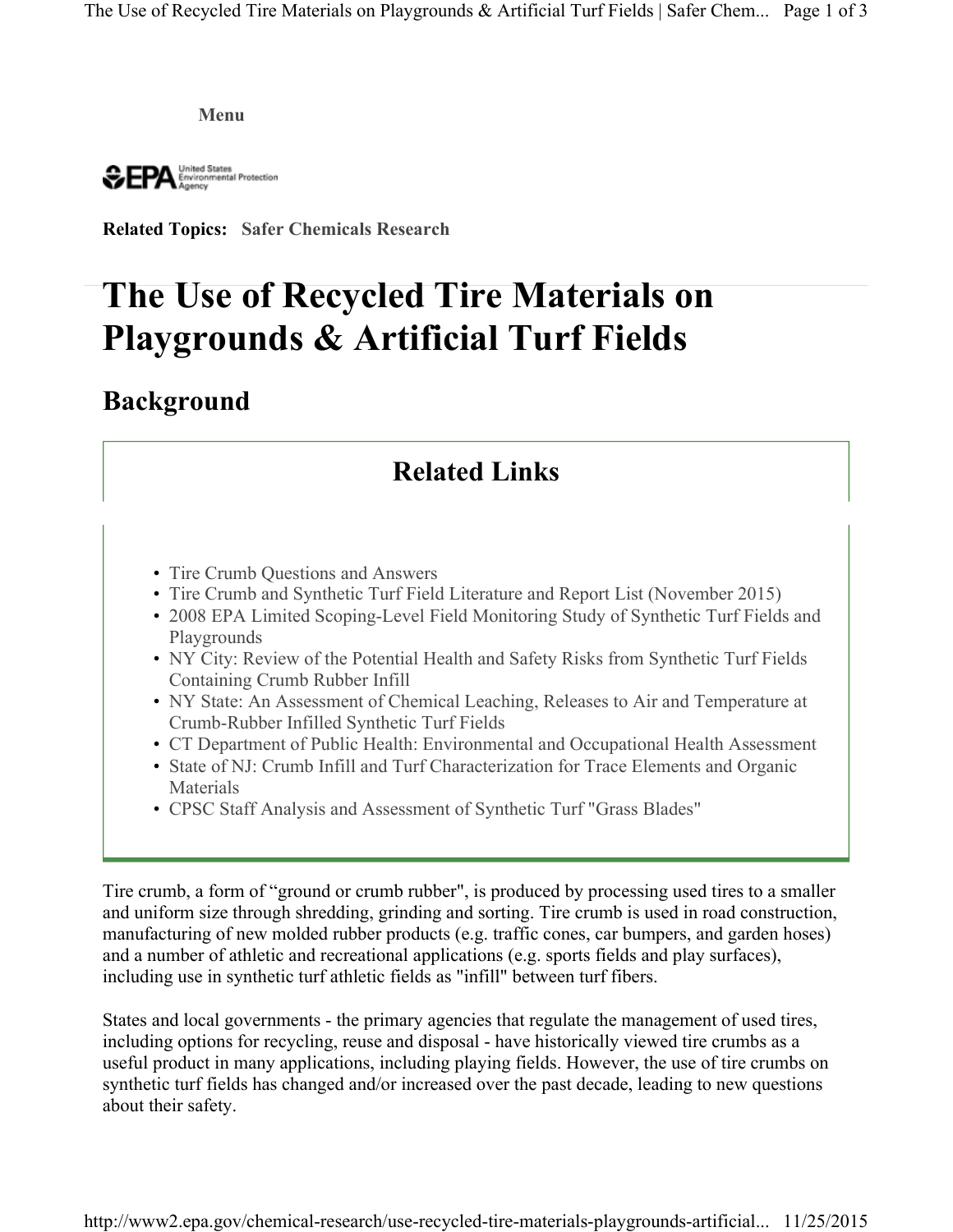Current information from a number of tire crumb studies does not show an elevated health risk from playing on fields with synthetic turf or tire crumbs. However, these studies do not comprehensively address new questions and concerns about children's health risks from exposure to crumb rubber

### **EPA Action**

EPA supports more comprehensive efforts to identify potential exposures to tire crumbs and better assess risks. As new questions arise, new data and analysis are needed. That's why, in response to recent concerns, a plan to identify gaps in research was developed and work is now underway.

EPA and other federal agencies are working with the California's Office of Environmental Health Hazard Assessment to provide their expertise for a comprehensive evaluation of tire crumbs. This evaluation is being designed to provide information needed to make more informed decisions about the safety of crumb rubber.

It involves a series of scientific studies to determine if chemicals in crumb rubber can potentially be released under various environmental conditions and what, if any, exposures or health risks these potential releases may pose to players who frequently play on synthetic fields constructed with tire crumb.

The evaluation includes expert solicitation and stakeholder participation to help guide the study and EPA and other federal agencies are actively engaged in that process. For example, scientists from EPA are providing technical advice on the design of the studies and will continue to engage with California as the study progresses.

## **Existing Research and Information**

In 2008, EPA conducted a limited Scoping-Level Field Monitoring Study of Synthetic Turf Fields and Playgrounds. The purpose of the limited study was to test a method for measuring possible emissions from using synthetic turf on playgrounds and ball fields, not to determine the potential health risks of recycled tire crumb in playgrounds or in synthetic turf athletic fields.

Other federal, state, and local government agencies have also conducted limited studies on artificial turf fields. For example, from 2009-2011, New York City and the states of New York, Connecticut and New Jersey conducted studies on tire crumb infill and synthetic turf. Also, in 2008 and 2009 the Consumer Product Safety Commission and the Agency for Toxic Substances and Disease Registry evaluated synthetic turf "grass blades" in response to concerns about lead exposure. Their evaluations estimated that any potential releases of toxic chemicals from the grass blades, such as lead, would be below levels of concern.

All of these studies did not show elevated health risk from playing on fields with synthetic turf or tire crumb. However, they do not comprehensively address new questions and concerns about children's health risks from exposure to crumb rubber.

EPA has also developed a *Tire Crumb and Synthetic Turf Field Literature and Report List* (Nov. 2015). It is an extensive, although not exhaustive, survey of the literature from the past 12 years.